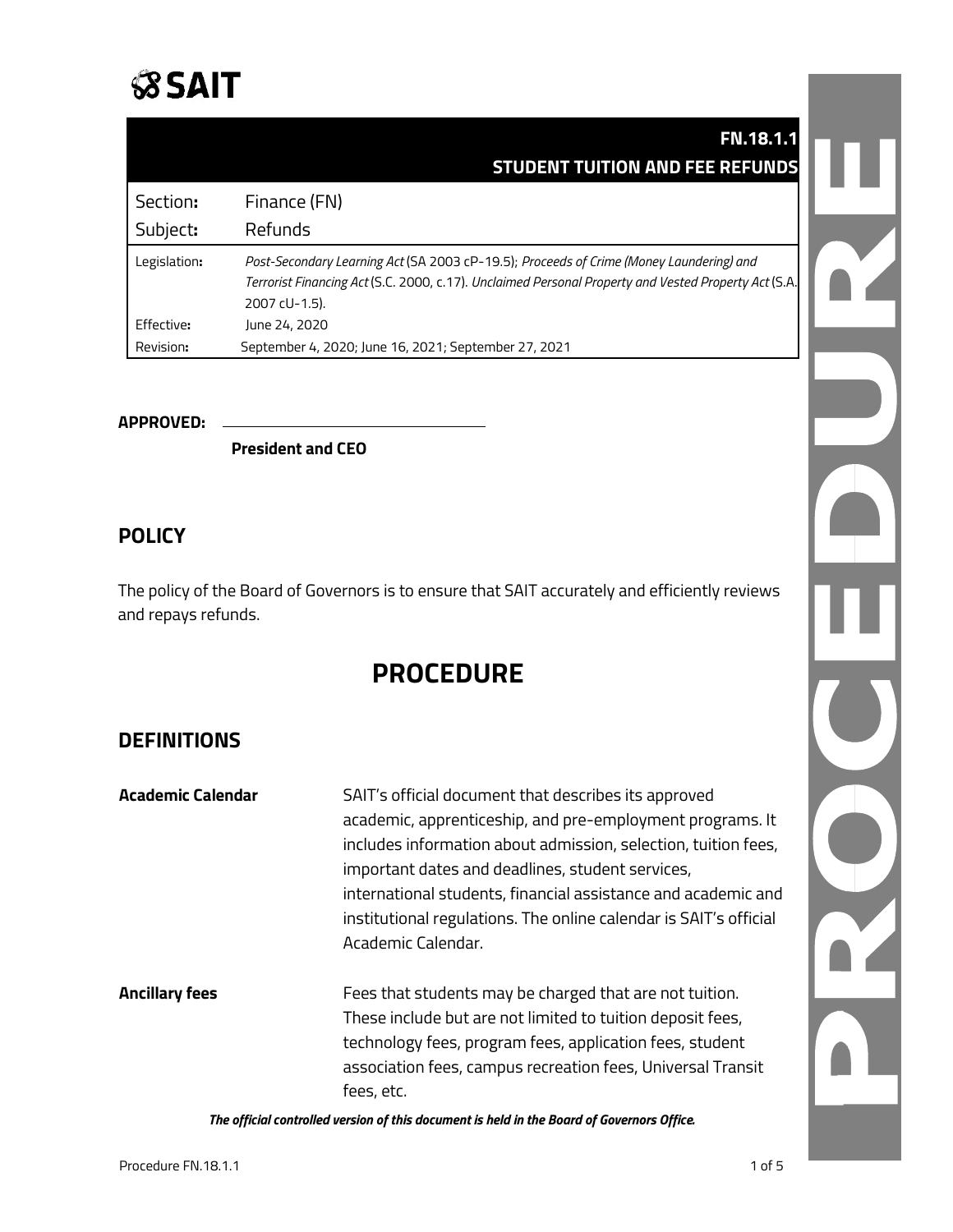

## **GOVERNING PRINCIPLES**

- 1. This procedure provides a framework of accountability for the effective oversight of SAIT resources in the payment of any refund, regardless of how the payment was originally made or how the refund is to be reimbursed.
- 2. A refund or a portion of a refund shall not be claimed or approved more than once or by multiple processes.
- 3. The Office of the Registrar and the Finance department share the responsibility for the student refunds that are set out in Schedule A, an Associated Document to this procedure. The Office of the Registrar is responsible for making decisions on student refunds. Finance is responsible for implementing those decisions.
- 4. Refunds requested that do not comply with this procedure and/or related procedures are generally not eligible for reimbursement. Exceptions must be approved by the applicable Vice President or designate.
- 5. A credit balance or reimbursement that does not comply with federal money laundering legislation will not be refunded until the transaction is compliant with that legislation.
- 6. To be considered eligible for reimbursement, a refund must be authorized in accordance with FN.12.1.1 Signing Authority-Revenue Generating, Expenditure and Other Contracts/Agreements.

## **PROCEDURE**

### **A. Tuition and Fee Refunds**

- 1. A student who has been suspended or expelled from SAIT for any reason is not eligible for a refund of tuition and/or ancillary fees.
- 2. Tuition and ancillary fee refunds will be made in accordance with the Academic Calendar or as set out at [https://www.sait.ca/admissions/tuition-and-financial](https://www.sait.ca/admissions/tuition-and-financial-aid/tuition-and-fees)[aid/tuition-and-fees.](https://www.sait.ca/admissions/tuition-and-financial-aid/tuition-and-fees)
- 3. All requests for refunds require sufficient and appropriate supporting documentation, as determined by SAIT, for approval and audit purposes.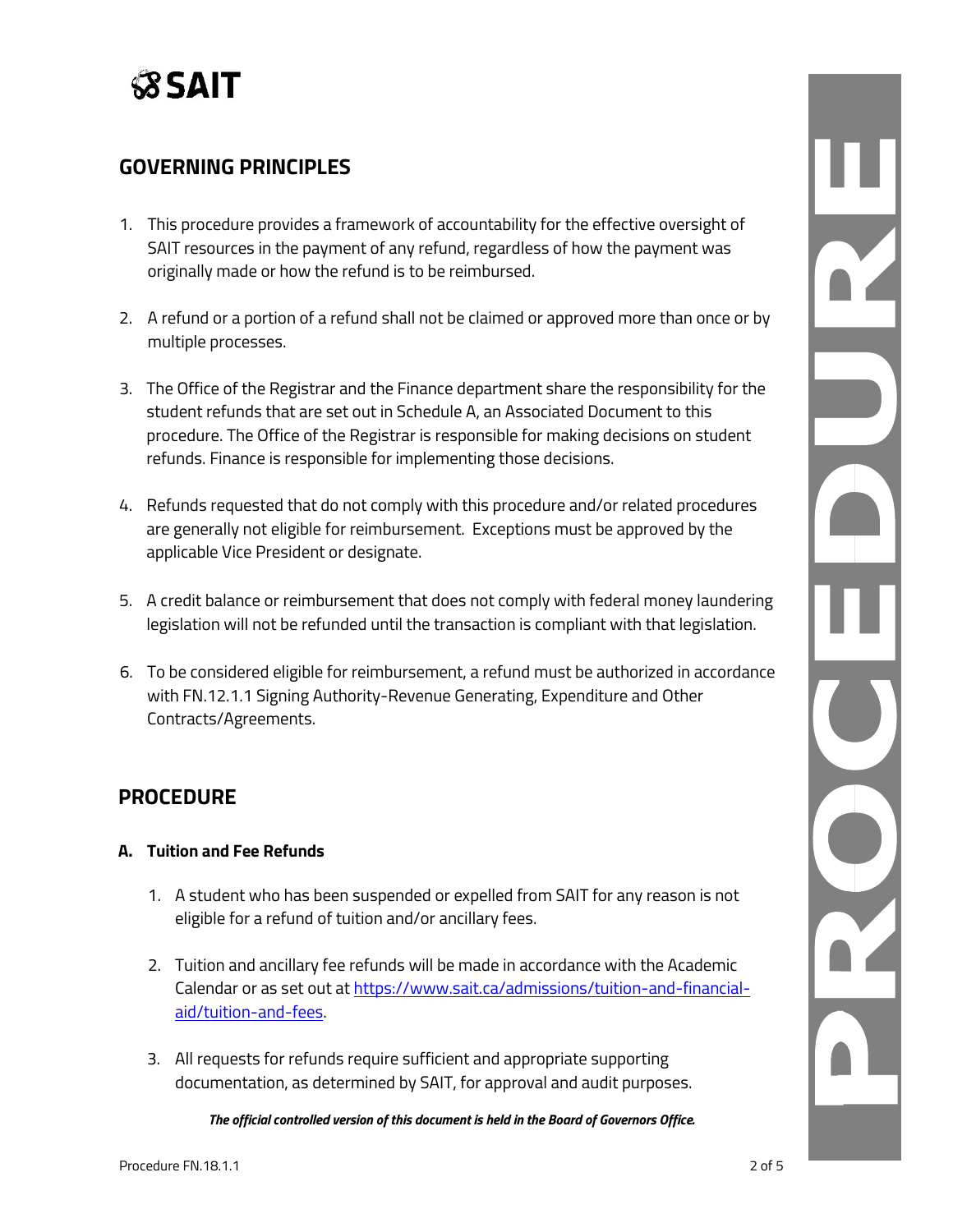# **SSAIT**

- 4. Tuition and ancillary fees are generally non-refundable after the Academic Calendar payment deadline has passed, subject to paragraph 5 below. Students who have not paid these fees in full must pay the outstanding balance on their student account for the term or be subject to the collections process.
- 5. A tuition refund may be considered outside the normal timeframes in exceptional circumstances. These include but are not limited to medical reasons, bereavement or significant extenuating personal circumstances. If a refund is granted, it may be a prorated calculation that is based on the student's length of attendance. Students must submit their request for a tuition refund with supporting documentation and/or other evidence as determined by SAIT through the Freshdesk ticketing system.
- 6. Tuition adjustments are only refundable if students have followed and met formal cancellation procedures and deadlines.
- 7. Students who submit formal notification of their withdrawal from a full-time program, within the deadline as set out in the Academic Calendar or before the start of the term, are entitled to a refund of tuition and ancillary fees as follows:
	- a) Domestic students will receive a full refund of tuition and ancillary fees, with the exception of the non-refundable tuition deposit.
	- b) International students:
		- i) International students who withdraw before the start of classes because their study permits have been denied and who have presented supporting documentation from Canadian immigration authorities will receive a full refund of tuition and ancillary fees less an administration fee.
		- ii) International students who withdraw before the start of classes for other reasons will receive a full refund of tuition and ancillary fees, but not the non-refundable tuition deposit.
- 8. a) Continuing Education and Professional Studies students are responsible for managing their courses. This includes registering in their courses, making payments for their courses, and withdrawing from their courses by the drop deadline provided in the course information.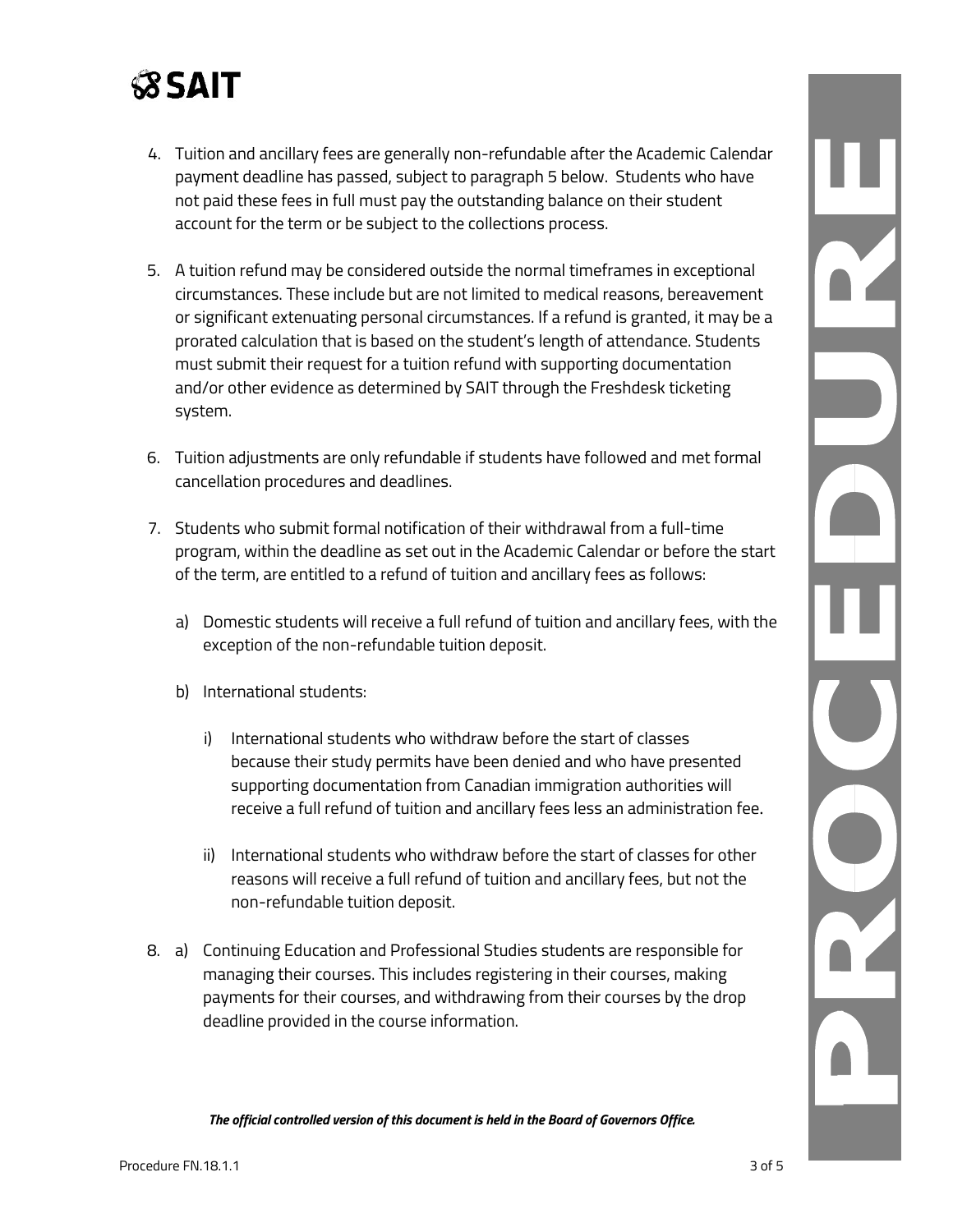

- b) Continuing Education and Professional Studies students who wish to drop from their courses within the deadline will receive a refund of tuition (less an administration fee).
- c) SAIT will not give refunds to students who withdraw after the drop deadline.
- d) Students requiring additional information must contact the Continuing Education and Professional Studies Centre.
- e) To initiate a refund, students are directed to their Continuing Education and Professional Studies portal.

### **B. Initiation of a Refund**

- 1. A refund may be initiated either by a student's request or issued automatically by SAIT.
- 2. A student who has a credit balance may request a refund by submitting a refund request ticket in Freshdesk.
- 3. Credit balances will be assessed at the end of each term, upon receipt of a refund request, or automatically at the end of the academic year. However, credit balances for students who are registered in a future term will be carried forward and applied as appropriate to that future term.
- 4. Student accounts with sponsorship or scholarship payments on account will be reviewed and may be adjusted accordingly as per the agreements in place.
- 5. Refunds requested to be sent to another post-secondary institution will be refunded to the student or agency. SAIT will not transfer refunds to another institution.

### **C. Overpayments**

1. Overpayments made by government third parties, such as overpayments associated with government loans, sponsorship payments, bursaries and scholarships, or duplicate payments made in error, may be exempted from automatic refunding. Refunds will be reviewed after the final fee deadline each term and issued when deemed appropriate.